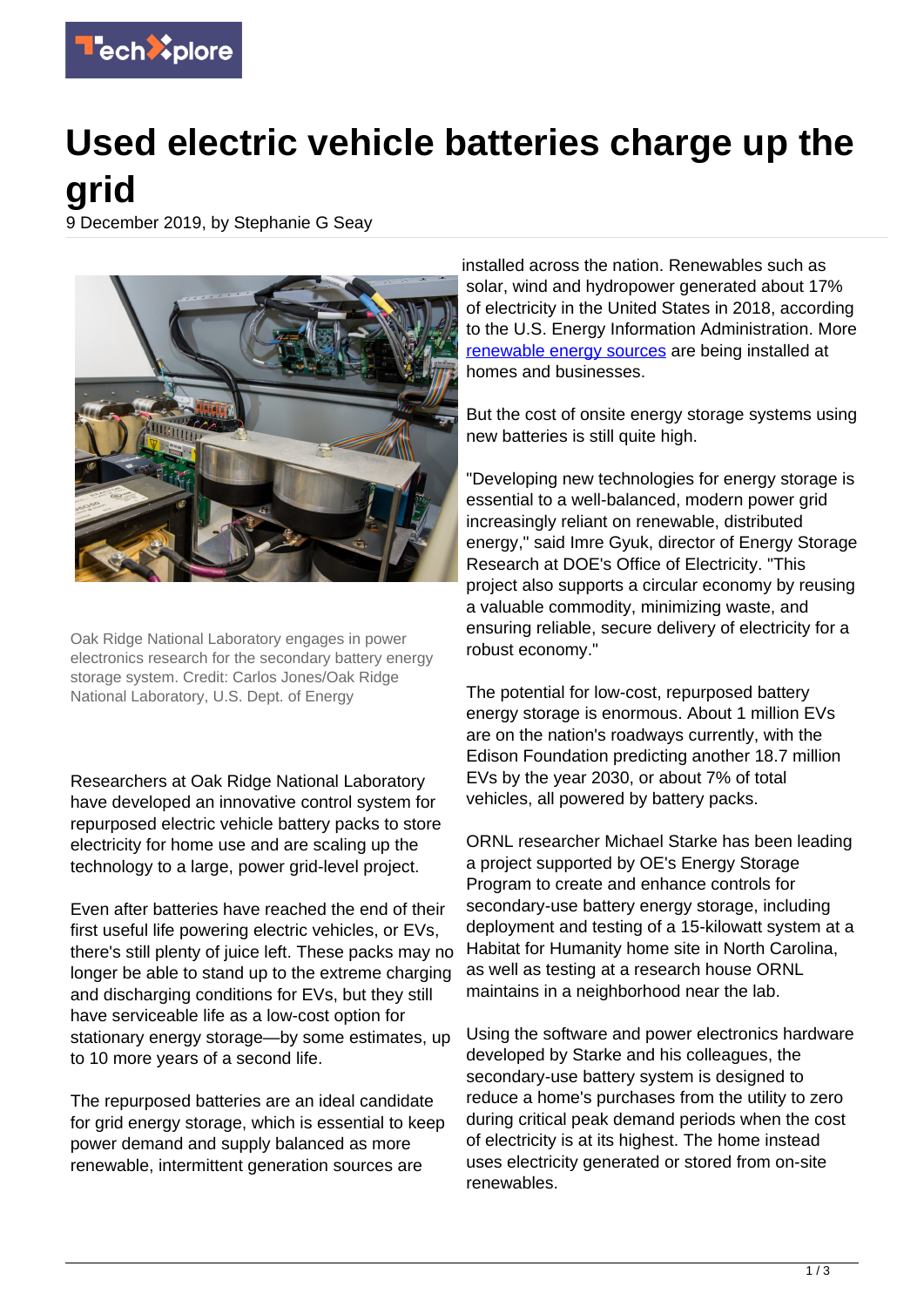



Oak Ridge National Laboratory engages in power electronics research for the secondary battery energy storage system. Credit: Carlos Jones/Oak Ridge National Laboratory, U.S. Dept. of Energy

"The net benefit is a much lower electricity bill taking advantage of real-time rate structures," Starke said.

The process also frees up some of the demand from the utility's service area during peak periods, helping balance loads. "The big takeaway is the showing that secondary-use energy storage is economically viable in these applications," Starke added.

"Secondary use is not just taking used car batteries and throwing it into something. Getting to a utilitygrade system is a challenge. Utilities want something reliable and efficient that they can depend on for a long period. And they want just one device to communicate with that can manage a huge resource," Starke said.

The ORNL-developed system features cloud-based communication to allow for remote control, a flexible inverter to convert power for either household use or utility transmission, and controls to synchronize the system with the larger grid and to ensure safe startup and shutdown. The work is detailed in the paper, "Residential (secondary-use)

energy storage system and modular software and hardware power electronic interfaces," presented at the IEEE Energy Conversion Congress and Exposition this fall.

Oak Ridge researchers have also tackled the challenge of integrating batteries of varying ages from different manufacturers that have different chemistries, voltages and capacities into a unified and efficient energy storage system. The researchers developed a method that in essence proposes a desired amount of charging or discharging with the batteries, then responds with their status and ability to meet the request, resulting in efficient dispatch of resources.

The work is detailed in the paper, "Architecture for utility-scale multi-chemistry battery energy storage," also presented at the IEEE conference. The research is integral to the future of how EV batteries may be repurposed into even larger projects to support utility-level grid [storage](https://techxplore.com/tags/storage/), Starke said.

Utility-scale [energy storage](https://techxplore.com/tags/energy+storage/) is typically 100 kilowatts or higher, with at least 1 megawatt systems being optimal. Such a project would need multiple secondary-use battery systems.

"This is all behind what the utility sees," Starke said. "Utilities just want a block of [energy](https://techxplore.com/tags/energy/), but there are a lot of subsystems that have to coordinate and control these resources in order to make a 1 megawatt system."

Starke and his colleagues in the Electric Energy Systems Integration Group at ORNL are currently developing a 100-kilowatt secondary-use battery system to further test their controls and hardware solutions. It will be the first project of its kind to repurpose EV batteries for a grid-scale system, on the scale of a neighborhood with multiple homes.

 **More information:** Mitchell T. Smith et al. Architecture for Utility-Scale Multi-Chemistry Battery Energy Storage, 2019 IEEE Energy Conversion Congress and Exposition (ECCE) (2019). [DOI: 10.1109/ECCE.2019.8912309](http://dx.doi.org/10.1109/ECCE.2019.8912309)